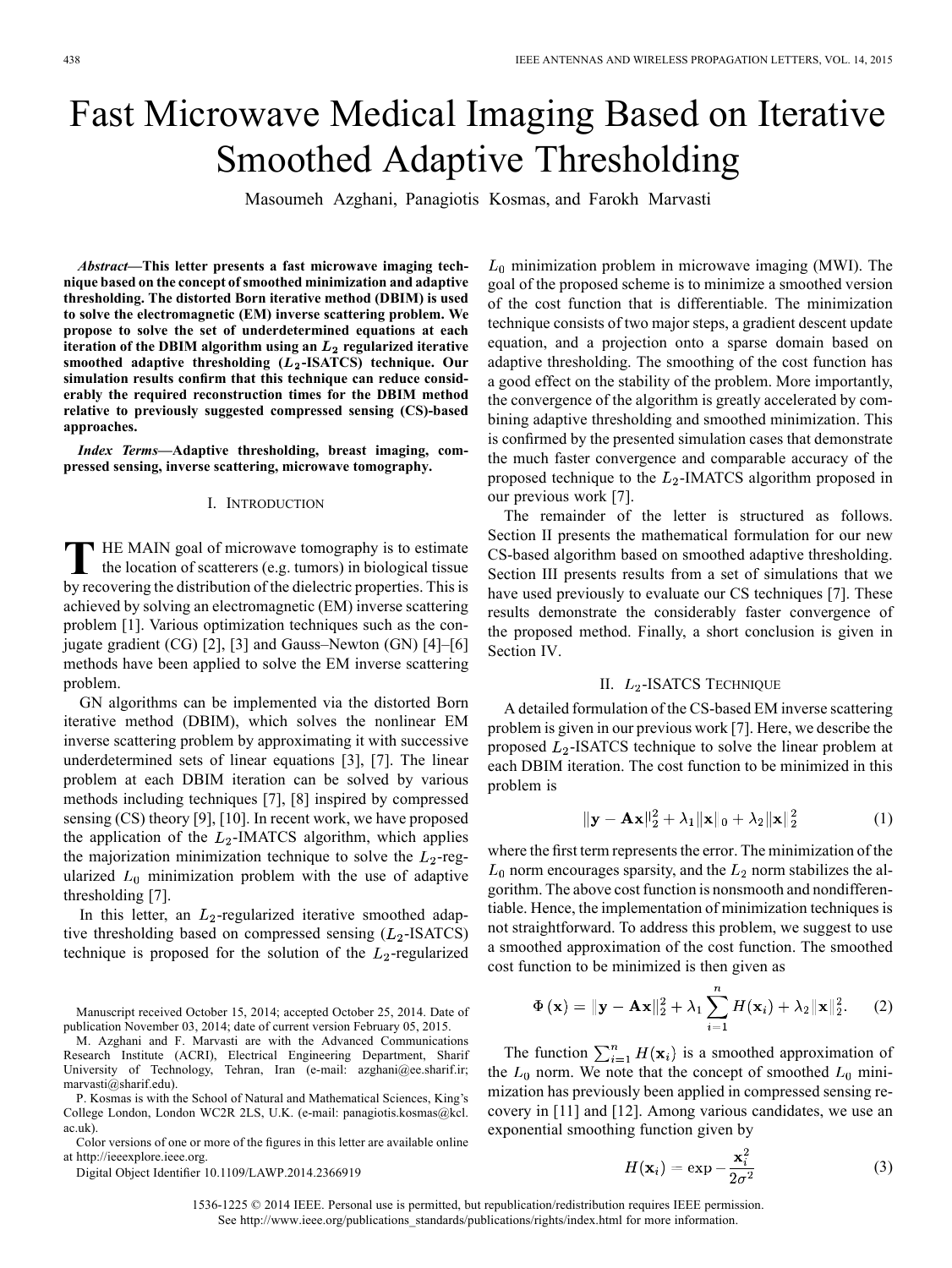where  $\sigma$  controls the precision of the approximation, i.e., a smaller  $\sigma$  increases accuracy in the approximation. However, reducing the value of  $\sigma$  also reduces the smoothness of the cost function, thereby increasing the number of its local minima and making the algorithm susceptible to errors. To handle this issue, we decrease the value of the parameter  $\sigma$  gradually at each iteration. The following two-step technique minimizes the smoothed cost function:

- The first step: Decrease the cost function by moving toward the minus of its gradient.
- The second step: Adaptively threshold the gradient descent result to project the solution to the space of sparse vectors.

The adaptive thresholding operator accelerates the convergence of the algorithm, as confirmed through our simulation results in Section III.

The gradient function is obtained as

$$
\nabla \Phi \left( \mathbf{x}^{k} \right) = \mathbf{A}^{T} \left( \mathbf{A} \mathbf{x}^{k} - \mathbf{y} \right) + \lambda_{1} h \left( \mathbf{x}^{k} \right) + 2 \lambda_{2} \mathbf{x}^{k} \quad (4)
$$

where the vector function  $h$  indicates the gradient of the smoothed  $L_0$  function

$$
h\left(\mathbf{x}_{i}\right) = \frac{\mathbf{x}_{i}}{\sigma^{2}} \exp{-\frac{\mathbf{x}_{i}^{2}}{2\sigma^{2}}}
$$
 (5)

Thus, the aforementioned two-step algorithm can be summarized as,

$$
\mathbf{x}^{k+1} = T^k \left( \mathbf{x}^k - \mu \nabla \Phi \left( \mathbf{x}^k \right) \right) \tag{6}
$$

where  $T^k(.)$  is the adaptive thresholding operator as

$$
T^{k}(z) = \begin{cases} z, & |z| \ge \theta(k) \\ 0, & |z| < \theta(k). \end{cases} \tag{7}
$$

The threshold value  $\theta(k)$  is changed adaptively with the iteration number as

$$
\theta(k) = \theta(0)e^{-\alpha k}.\tag{8}
$$

Finally, the resultant iterative relation follows

$$
\mathbf{x}^{k+1} = T^k \left( (1 - 2\lambda_2) \mathbf{x}^k + \mu \left( \mathbf{A}^T \left( \mathbf{y} - \mathbf{A} \mathbf{x}^k \right) - \lambda_1 h \left( \mathbf{x}^k \right) \right) \right). \tag{9}
$$

The details of the iterative smoothed adaptive thresholding technique are illustrated in Algorithm 1. The outer loop in this algorithm gradually decreases the value of  $\sigma$ , and the inner loop implements the iterative relation of the  $L_2$ -ISATCS scheme.

## III. SIMULATION RESULTS

As in our previous work [7], we use the finite-difference timedomain (FDTD) method with a uniform grid cell size of 2.0 mm to simulate measured data, and also as forward solver for the DBIM algorithm. We also use the same numerical breast models and dispersive breast tissue properties as in [7], taken from from the University of Wisconsin (UW)-Madison's repository [13]. We note that this 2.0-mm cell size is dictated by the resolution of the (coarse) breast model; the actual resolution of our imaging **Algorithm 1:**  $L_2$ -regularized Iterative Smoothed Adaptive Thresholding based on Compressed Sensing  $(L_2$ -ISATCS)

- 1: **input:**
- 2: A measurement matrix  $\mathbf{A} \in \mathbb{R}^{m \times n}$
- 3: A measurement vector  $y \in \mathbb{R}^m$
- 4: The maximum number of iterations  $K$
- 5: **output:**
- 6: A recovered estimate  $\hat{\mathbf{x}} \in \mathbb{R}^n$  of the original signal.
- 7: **procedure**  $L_2$ -ISATCS(y, x)
- 8:  $\mathbf{x}^0 \leftarrow 0$ 9:  $\sigma \leftarrow \sigma_0$ <br>10: **for**  $k = 1 \cdot K$  do 9:

$$
10: \quad \text{for } k = 1:K \text{ d}C
$$

11:  $\sigma\,\leftarrow\,0.8\sigma$ 

12: 
$$
\mathbf{x}^{k+1} \leftarrow
$$

$$
T^k((1-2\lambda_2)\mathbf{x}^k + \mu(\mathbf{A}^T(\mathbf{y}-\mathbf{A}\mathbf{x}^k) - \lambda_1 h(\mathbf{x}^k)))
$$

13: **end for** 14: **return**  $\hat{\mathbf{x}} \leftarrow \mathbf{x}^K$ 

15: **end procedure**

method depends on the employed frequency range and the regularization method used within the DBIM [6]. Our imaging algorithms estimate the parameters  $\epsilon_{\infty}$ ,  $\epsilon_{s}$ , and  $\sigma_{s}$  of the Debye

model for the complex relative permittivity

$$
\epsilon_{\rm r}(\omega) = \epsilon_{\infty} + \frac{\epsilon_{\rm s} - \epsilon_{\infty}}{1 + j\omega\tau} - j\frac{\sigma_{\rm s}}{\omega\epsilon_0}.
$$
 (10)

In all of the simulations, the parameter  $\tau$  is set to 17.1 and a lossless background medium is considered with  $\epsilon_r = 2.6$ . The data has been captured from six equally spaced frequencies in the range 1.2–2.7 GHz.

We have shown the advantages of the  $L_2$ -IMATCS over competing approaches such as the elastic net [8] in our previous paper [7]. Hence, in this work, we consider the  $L_2$ -IMATCS as a benchmark of the proposed  $L_2$ -ISATCS algorithm. For a fair comparison, we have used the same thresholding parameters for the  $L_2$ -IMATCS and  $L_2$ -ISATCS schemes that are:  $\theta(0) = 0.07$ ,  $\alpha = 0.04$ , and  $K = 100$  (which result in further improvement in the  $L_2$ -IMATCS reconstructions relative to [7]). The parameters  $\mu$  and  $\lambda_1$  are set to 0.001 and 1.9 for the  $L_2$ -ISATCS implementation. The choice and impact of these parameters as well as the effect of the properties of the background medium and the initial guess for the imaging algorithm have been analyzed in our previous work [7].

We first consider the testbeds shown in Fig. 1 [7], which feature closely spaced targets that cannot be resolved with traditional  $L_2$  regularization schemes [6]. In the simulation results reported here, we have considered 16 antennas surrounding the breast as shown in Fig. 1(a).

Reconstructions from the  $L_2$ -ISATCS and  $L_2$ -IMATCS algorithms are presented in Fig. 2, which shows that the  $L_2$ -ISATCS technique resolves the two targets with somewhat higher accuracy. We have also repeated this simulation scenario including Gaussian noise added to the measurements. Results for signalto-noise ratios (SNRs) of 30 and 60 dB are shown in Fig. 3. As in our previous work [7], the conductivity values are estimated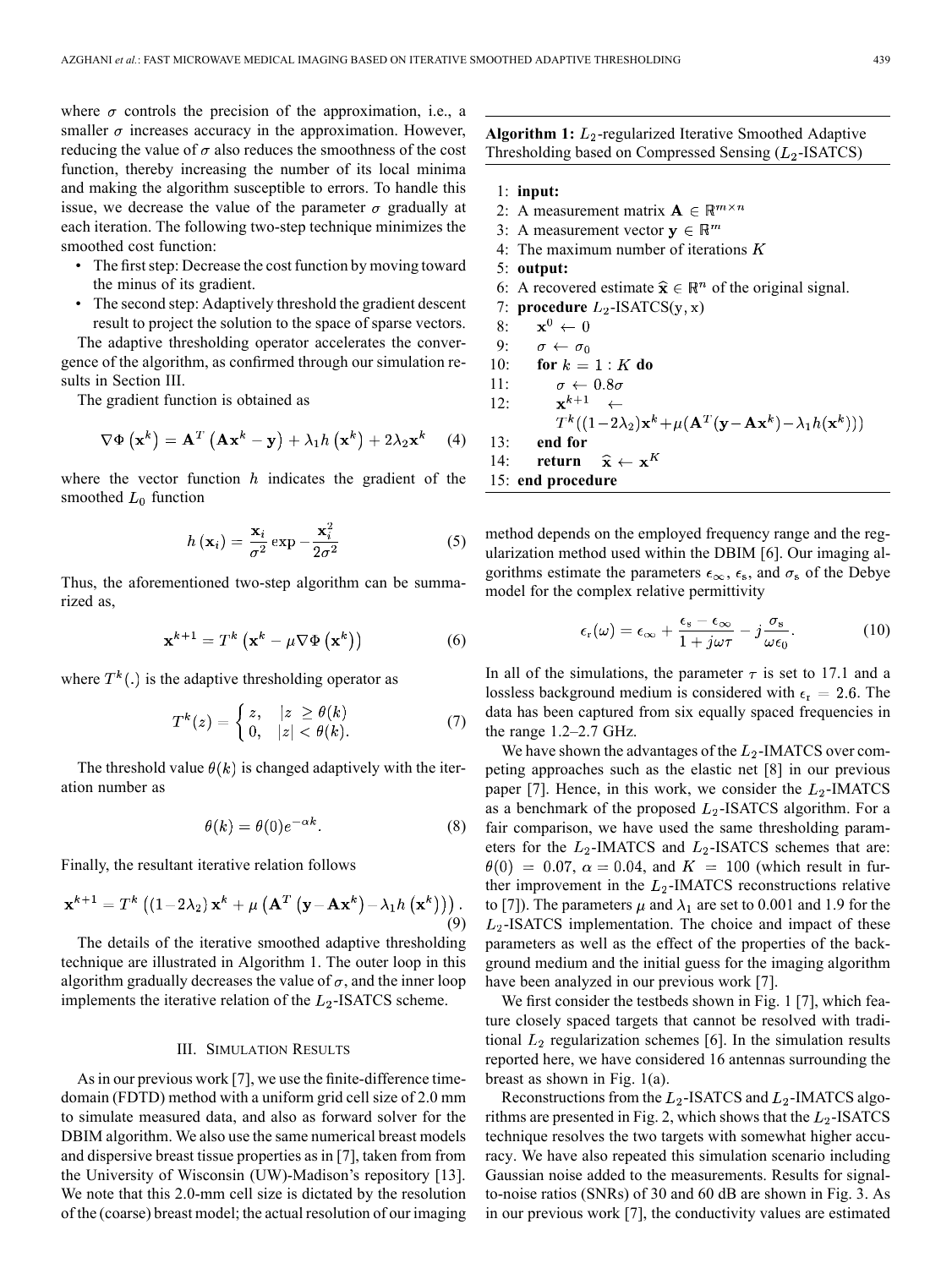

Fig. 1. Maps of (a), (c) the dielectric constant  $\epsilon_r$  and (b), (d) the conductivity  $\sigma$  calculated at 1 GHz for the two simulation scenarios with targets of different size and shape.



Fig. 2. Reconstructed dielectric constant  $\epsilon_r$  distribution calculated at 1 GHz for (a), (c) the  $L_2$ -ISATCS and (b), (d) the  $L_2$ -IMATCS algorithms and the two cases of Fig. 1 using the 16 antennas depicted in Fig. 1(a).

with somewhat lower accuracy than the permittivity shown in these figures, but the two images are highly correlated since we are effectively reconstructing the Debye parameters in (10). A slightly greater deterioration in the estimated conductivity values for the  $L_2$ -ISATCS relative to  $L_2$ -IMATCS occurs in the case of  $SNR = 30$  dB. This is quantified in Table I, which calculates the normalized error norm of the difference between the reconstructed and the true permittivity and conductivity distributions for the cases of Figs. 2 and 3.

The convergence performance of the suggested technique is illustrated by depicting the data residual norm  $\|\mathbf{y} - \mathbf{A}\mathbf{x}\|$  versus DBIM iteration number in Fig. 4. The residual error curve of the  $L_2$ -ISATCS is always below that of the  $L_2$ -IMATCS algorithm until they eventually converge to almost equal values. Importantly, the plot shows that the convergence rate of the proposed  $L_2$ -ISATCS scheme is considerably higher than that of  $L_2$ -IMATCS, requiring about 50% less iterations. Similar results are obtained for other scenarios such as the case of eight



Fig. 3. Reconstructed dielectric constant  $\epsilon_r$  distribution calculated at 1 GHz for the top case in Fig. 1: (a)  $L_2$ -ISATCS with SNR = 30 dB; (b)  $L_2$ -IMATCS with SNR = 30 dB; (c)  $L_2$ -ISATCS with SNR = 60 dB; (d)  $L_2$ -IMATCS with  $SNR = 60$  dB.



Fig. 4. Norm of the residual data vector  $\|\mathbf{y} - \mathbf{A}\mathbf{x}\|$  versus DBIM iteration number for the reconstructions of Fig. 3, where first and second scenarios correspond to SNR of 60 and 30 dB, respectively.

TABLE I MEAN SQUARE ERROR (MSE) NORMS ("TRUE"-"RECONSTRUCTED") AT 1 GHZ

| scenario                     | parameter    |        | L2-ISATCS L2-IMATCS |
|------------------------------|--------------|--------|---------------------|
| Fig. $2$ -top                | $\epsilon_r$ | 0.1718 | 0.1998              |
|                              | $\sigma$     | 0.0039 | 0.0040              |
| Fig. 2-bottom                | $\epsilon_r$ | 0.2461 | 0.2383              |
|                              | $\sigma$     | 0.0131 | 0.0103              |
| Fig. $3$ -top (SNR= $30$ dB) | $\epsilon_r$ | 0.2238 | 0.2036              |
|                              | $\sigma$     | 0.0083 | 0.0038              |
| Fig. 3-bottom $(SNR=60 dB)$  | $\epsilon_r$ | 0.1720 | 0.1973              |
|                              | $\sigma$     | 0.0038 | 0.0040              |

antennas surrounding the breast [the squares in Fig.  $1(a)$ ], thus confirming the improved convergence of the  $L_2$ -ISATCS over the  $L_2$ -IMATCS algorithm.

As in [7], we have also examined the algorithm's performance for more realistic imaging scenarios based on a 2-D coronal slice of a heterogeneous breast phantom obtained from UW-Madison's dataset [13] (see Fig. 5). The performance of the proposed scheme and the  $L_2$ -IMATCS technique has again